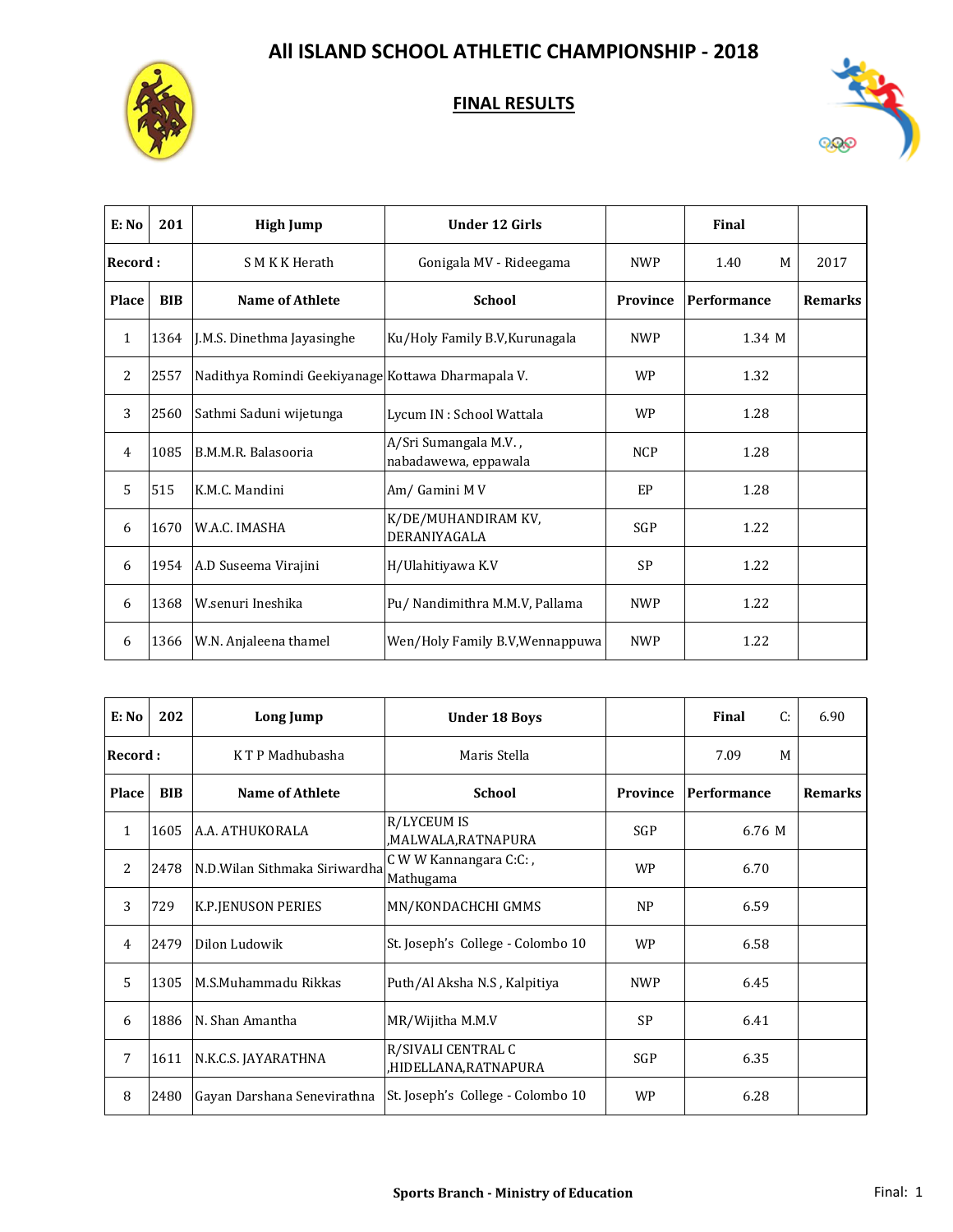



| E: No          | 203        | <b>Pole Vault</b>                                         | <b>Under 20 Girls</b>                                        |                 | Final<br>C  | 2.80           |
|----------------|------------|-----------------------------------------------------------|--------------------------------------------------------------|-----------------|-------------|----------------|
| Record :       |            | Aniththa Jagadeshwaran                                    | Mahajana College - Jaffna                                    | NP              | 3.23<br>M   | 2014           |
| Place          | <b>BIB</b> | <b>Name of Athlete</b>                                    | <b>School</b>                                                | <b>Province</b> | Performance | <b>Remarks</b> |
| $\mathbf{1}$   | 2691       | W.I Udani Silva                                           | Newsted B.V, Negombo                                         | <b>WP</b>       | 3.10 M      | Colours        |
| $\overline{2}$ | 915        | V.Sathvika                                                | J/Arunothya College                                          | <b>NP</b>       | 3.00        | Colours        |
| 3              | 2708       |                                                           | A.P. Denini Nimaya Somarathne Newtead Girls College, Negombo | <b>WP</b>       | 2.90        | Colours        |
| 3              | 917        | T.THIVIYA                                                 | KN/PALLAI CC                                                 | <b>NP</b>       | 2.90        | Colours        |
| 5              | 2690       | B.I.I Nimeshika Dharmakeerthi Ave Mariya Convrt - Negombo |                                                              | WP              | 2.90        | Colours        |
| 6              | 918        | B.Kiriya                                                  | J/Chavakachcheri Hindu College                               | NP              | 2.80        | Colours        |
| 7              | 2693       | R.M.D.A Sulochana Nirmani                                 | Ave Mariya Convrt - Negombo                                  | <b>WP</b>       | 2.50        |                |
| 8              | 2055       | T.L Hansika Sewwandi                                      | G/Viidyaraja N.S                                             | <b>SP</b>       | 2.50        |                |

| E: No        | 204        | <b>Discus Throw</b>    | <b>Under 16 Boys</b>                  | Final      |             |                |
|--------------|------------|------------------------|---------------------------------------|------------|-------------|----------------|
| Record:      |            | A Akalanka Wijesuriya  | <b>St Peter's College</b>             | <b>WP</b>  | 51.18<br>M  | 2017           |
| <b>Place</b> | <b>BIB</b> | <b>Name of Athlete</b> | <b>School</b>                         | Province   | Performance | <b>Remarks</b> |
| 1            | 2443       | Rumesh Tharanga        | St. Peters College - Colombo          | <b>WP</b>  | 55.58 M     | *NMR           |
| 2            | 700        | S. Mithunraj           | J/Hartley College                     | <b>NP</b>  | 50.83       |                |
| 3            | 1561       | <b>I.V.S.NIMANTHA</b>  | R/EM/RATNALOKA MV RAKWANA             | <b>SGP</b> | 49.51       |                |
| 4            | 1254       | W.T.R. Imas Fernando   | Ch/St Merry Boys S., Halawatah        | <b>NWP</b> | 46.00       |                |
| 5            | 703        | P. Mithusan            | J/Hartley College                     | <b>NP</b>  | 44.45       |                |
| 6            | 2445       | Achintha Weerakoon     | St. Sebastian College, Moratuwa       | <b>WP</b>  | 43.74       |                |
| 7            | 2444       | Naveen Marasinghe      | St. Joseph's College - Colombo 10     | <b>WP</b>  | 41.59       |                |
| 8            | 137        | E.M.H.P.EKANAYAKE      | WEERA KEPPETIPOLA N S -<br>AKURAMBODA | CP         | 41.24       |                |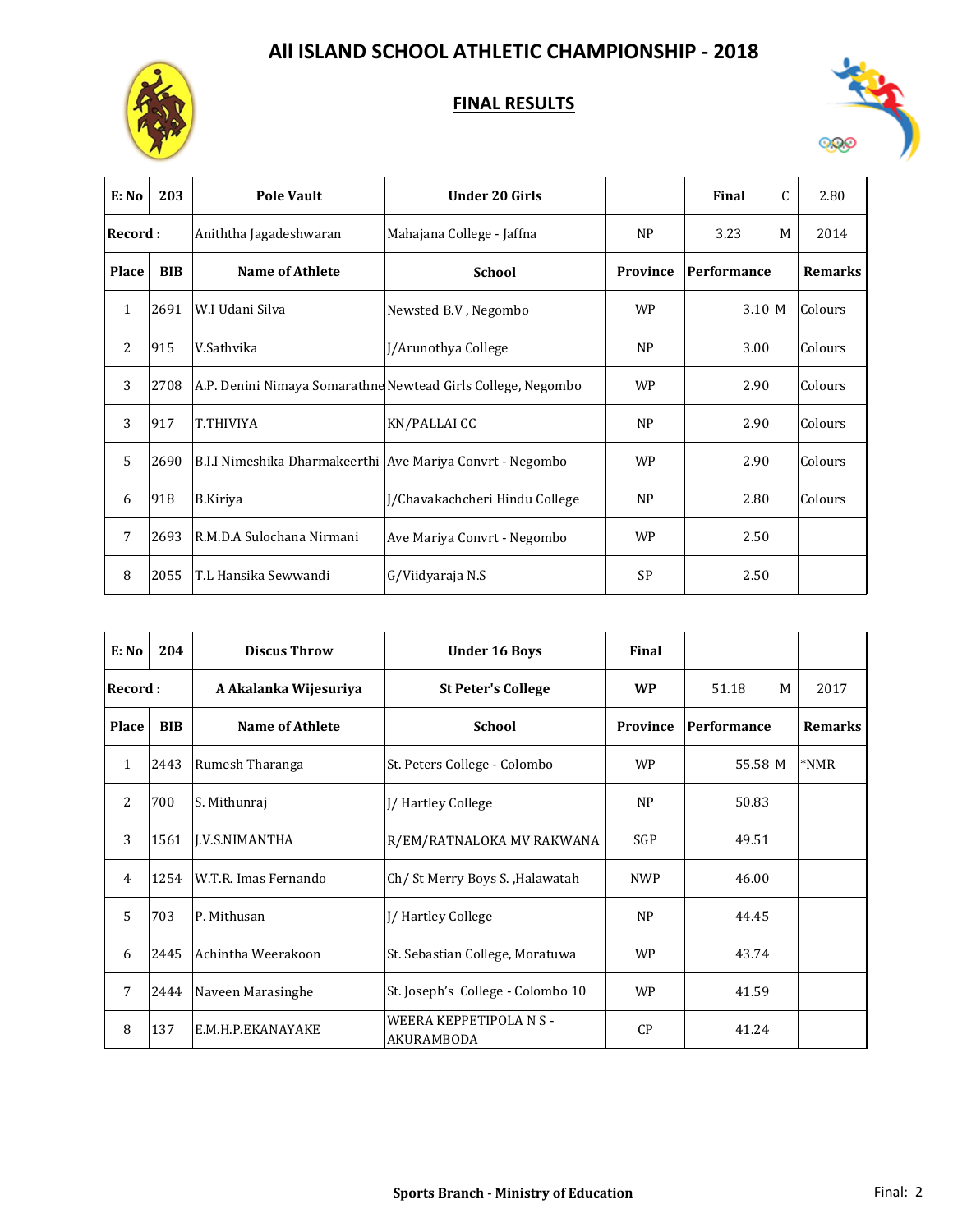



| E: No          | 205        | <b>Javelin Throw</b>     | <b>Under 18 Girls</b>                       |            | Final<br>C  | 35.00M         |
|----------------|------------|--------------------------|---------------------------------------------|------------|-------------|----------------|
| Record :       |            | K C Kavindya             | Gateway College - Rajagiriya                | <b>WP</b>  | 39.49<br>M  | 2009           |
| <b>Place</b>   | <b>BIB</b> | <b>Name of Athlete</b>   | <b>School</b>                               | Province   | Performance | <b>Remarks</b> |
| $\mathbf{1}$   | 299        | D.M.I. HASANTHI          | A Rathnayaka C.C. - Walala,<br>Manikhinna   | CP         | 37.21 M     | Colours        |
| 2              | 2652       | A.D Wasana Mendis        | Agamathi B.V, Panadura                      | <b>WP</b>  | 36.58       | Colours        |
| 3              | 1744       | P.W.A. MENUKA            | R/NV/KAHAWATHTHA MMV,<br><b>KAHAWATHHA</b>  | <b>SGP</b> | 36.30       | Colours        |
| $\overline{4}$ | 2024       | D.Maleesha Hiruni Mendis | MR/Thelijjavila M.M.V                       | <b>SP</b>  | 35.00       | Colours        |
| 5              | 2656       | Nelum Imalsha            | Musaeus College, Colombo                    | <b>WP</b>  | 34.71       |                |
| 6              | 2657       | Nelani Auranga           | Musaeus College, Colombo                    | <b>WP</b>  | 34.62       |                |
| 7              | 2043       | H.K Ramsi Nadee          | H/Viharagala M.V                            | <b>SP</b>  | 34.03       |                |
| 8              | 308        | K.G.S.U. KODIKARA        | <b>GONAWALA VIDYALAYA -</b><br>GINIGATHHENA | CP         | 33.12       |                |

| E: No          | 206        | <b>Shot Put</b>      | <b>Under 14 Girls</b>                   | Final           |             |                |
|----------------|------------|----------------------|-----------------------------------------|-----------------|-------------|----------------|
| <b>Place</b>   | <b>BIB</b> | Name of Athlete      | <b>School</b>                           | <b>Province</b> | Performance | <b>Remarks</b> |
| $\mathbf{1}$   | 2578       | K.Kurukulasooriya    | Buddhist Ladies College, Colombo        | <b>WP</b>       | 10.05 M     | $*NMR$         |
| 2              | 2580       | H.Isali Mal Kethmi   | O.K.I Interntional School, Kadana       | <b>WP</b>       | 9.26        |                |
| 3              | 1385       | S.H. Prabodya        | IB/Ridivihara M.V. Ibbagamuwa           | <b>NWP</b>      | 9.20        |                |
| $\overline{4}$ | 819        | S.Marioharsin        | J/Mahajana College                      | <b>NP</b>       | 9.14        |                |
| 5              | 270        | K.M.A.G.C. ILEKSHANI | SIDUHATH MAHA VIDYALAYA -<br>THERIPEHE  | CP              | 8.79        |                |
| 6              | 1378       | I.M.H.B. Hunukumbura | Ku/ Maliyadewa B.V, Kurunagala          | <b>NWP</b>      | 8.55        |                |
| 7              | 1386       | M.C.N.M Fernando     | Ch/Wen/Holy Family B.M.V,<br>Wennappuwa | <b>NWP</b>      | 8.49        |                |
| 8              | 539        | S. Kathushika        | T/ Sampalthivu Tamil Vid                | <b>EP</b>       | 8.45        |                |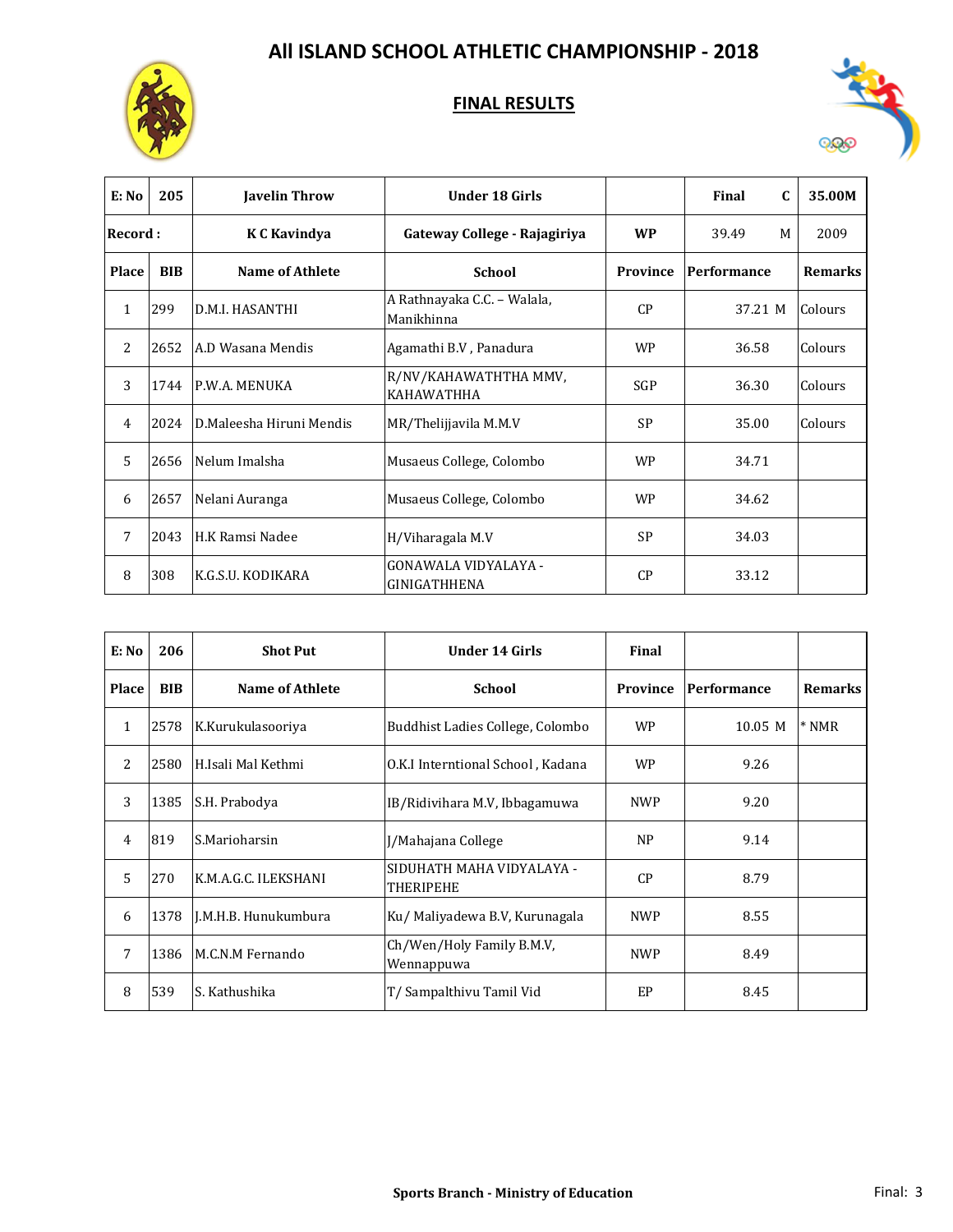



| E: No          | 217        | Long Jump                | <b>Under 20 Boys</b>                      | Final      | Colours:    | 6.95M          |
|----------------|------------|--------------------------|-------------------------------------------|------------|-------------|----------------|
| Record :       |            | W K M Udaya Kumara       | Prince College - Ratnapura                | <b>SGP</b> | 7.38 M      | 2013           |
| <b>Place</b>   | <b>BIB</b> | <b>Name of Athlete</b>   | <b>School</b>                             | Province   | Performance | <b>Remarks</b> |
| 1              | 2760       | W.D. Sasindu Nuvinda     | Siri Piyarathana M.M.V.- Padukka          | <b>WP</b>  | 7.04 M      | Colours        |
| $\overline{2}$ | 2530       | K.T.P Madubhasa Perera   | Maristela V, Negombo                      | <b>WP</b>  | 7.02        | Colours        |
| 3              | 2533       | <b>B.G Mahela Heshan</b> | St. Benadict College - Colombo            | <b>WP</b>  | 6.91        |                |
| $\overline{4}$ | 1629       | Y.C.M.YODASINGHA         | K/ST.MARY'S COLLEGE , KEGALLE             | SGP        | 6.89        |                |
| $\overline{5}$ | 1066       | T.G.V.Sandanuwan         | A/Rajanganaya Track 05<br>M.V.Rajanganaya | <b>NCP</b> | 6.76        |                |
| 6              | 2531       | Thilina Pathum           | Lumbini V, Colombo                        | <b>WP</b>  | 6.75        |                |
| 7              | 757        | S. Enokraj               | J/Jaffna Hindu College                    | NP         | 6.47        |                |
| 8              | 1913       | R.S.I.D Sandeepa         | G/Richmond V                              | <b>SP</b>  | 6.46        |                |

| E: No          | 218        | High Jump                    | Under 18 Girls                             |                 | $\mathbf{C}$<br>Final | 1.55M          |
|----------------|------------|------------------------------|--------------------------------------------|-----------------|-----------------------|----------------|
| Record :       |            | <b>Dulanjalee Ranasinghe</b> | Davi Balika Vidyalaya                      | <b>WP</b>       | 1.73<br>M             | 2005           |
| Place          | <b>BIB</b> | Name of Athlete              | School                                     | <b>Province</b> | Performance           | <b>Remarks</b> |
| $\mathbf{1}$   | 2638       | G.Yashoda Thejani Dinukshika | Mahinda Rajapaksha V, Homagama             | <b>WP</b>       | 1.55 M                | Colours        |
| 2              | 874        | C. Harina                    | I/Mahajana College                         | N <sub>P</sub>  | 1.53                  |                |
| 3              | 2641       | H.T Indumini Anutthara       | D.S Senanayake M.M.V.<br>Minuwangoda       | <b>WP</b>       | 1.50                  |                |
| $\overline{4}$ | 1155       | A.M.S.D. Adhikari            | A/Rajanganaya Track10 M.V. -<br>Gamunupura | <b>NCP</b>      | 1.50                  |                |
| 4              | 2639       | K.K.D Sonadhi Damdini        | Lumbini V. Colombo                         | <b>WP</b>       | 1.50                  |                |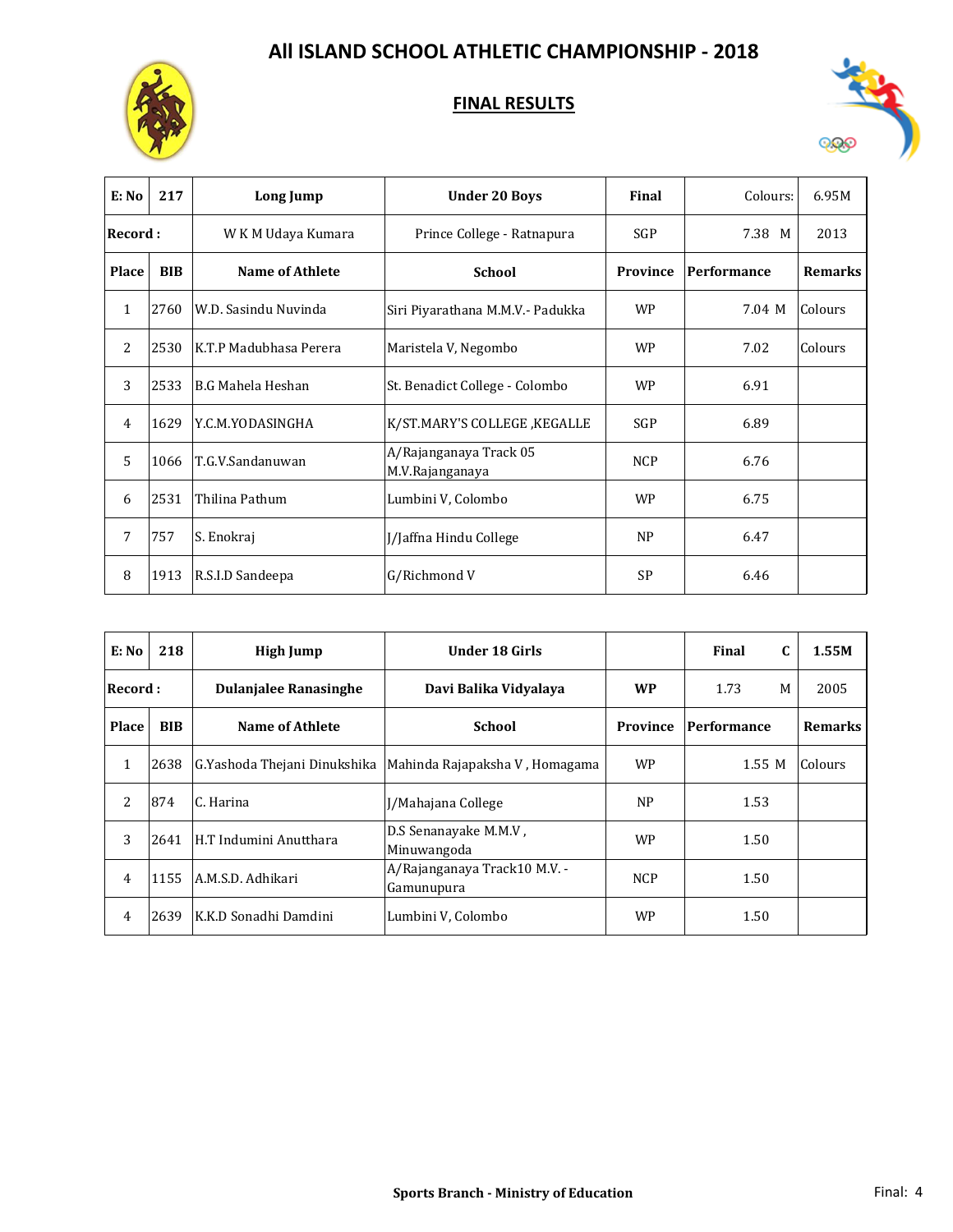



| E: No        | 219        | 100M                                                | <b>Under 16 Boys</b>                    | Final           |                    |                |
|--------------|------------|-----------------------------------------------------|-----------------------------------------|-----------------|--------------------|----------------|
| Record:      |            | Shehan T Rajapaksha                                 | <b>St Benadict's College</b>            | <b>WP</b>       | Sec<br>11.24       | 2014           |
| <b>Place</b> | <b>BIB</b> | Name of Athlete                                     | <b>School</b>                           | <b>Province</b> | Performance        | <b>Remarks</b> |
| 1            | 1261       | M.R Rasni Ahamad                                    | Ku/Pol/Ul Irshan M.M.V,<br>Polgahawela  | <b>NWP</b>      | $11.16$ Sec $*NMR$ |                |
| 2            | 2407       | Hirusha Hashen                                      | St. Peters College - Colombo            | <b>WP</b>       | 11.18              | *BPR           |
| 3            | 1830       | H.S Malwenna                                        | G/Mahinda V                             | <b>SP</b>       | 11.34              |                |
| 4            | 1856       | Tharushka Bashitha Udagedara H/Ruhunu Wijaya Ba N.S |                                         | <b>SP</b>       | 11.47              |                |
| 5            | 159        | A.M.WASANTHA                                        | ST ANTHONYS COLLEGE, KANDY              | CP              | 11.48              |                |
| 6            | 147        | K.D.D.S.DARMASIRI                                   | MAHANAMA COLLEGE, KANDY                 | CP              | 11.76              |                |
| 7            | 1560       | M.H.S.O. DE SILVA                                   | R/EM/PRESIDENT COLLEGE<br>,EMBILIPITIYA | SGP             | 11.79              |                |

| E: No        | 220        | 100M                                     | <b>Under 16 Girls</b>                                 |                  | Final             |                |
|--------------|------------|------------------------------------------|-------------------------------------------------------|------------------|-------------------|----------------|
| Record:      |            | Akshana Maralanda / Sadeepa<br>Henderson | Mahamaya BV - Kandy /<br>Gateway College - Rajagiriya | CP/<br><b>WP</b> | Secl<br>12.67     | 2008/<br>2017  |
| <b>Place</b> | <b>BIB</b> | Name of Athlete                          | <b>School</b>                                         | Province         | Performance       | <b>Remarks</b> |
| 1            | 2582       | Dinara Bandara Daala                     | Alethea International Sch. -<br>Dehiwala              | <b>WP</b>        | 12.65 Sec $*$ NMR |                |
| 2            | 2583       | Hansani Dilhara Rodrigo                  | Yashodara Balika Vidyalaya,<br>Colombo                | <b>WP</b>        | 12.95             |                |
| 3            | 2585       | Binadi Gunawardhana                      | Holy Family Convert - Colombo                         | <b>WP</b>        | 13.09             |                |
| 4            | 2584       | M.I.R.G Wijethunga                       | Ananda B, V, Colombo                                  | <b>WP</b>        | 13.12             |                |
| 5            | 257        | D. CHAMATHKA PALLEGAMA                   | PUSHPADANA GIRLS COLLEGE -<br><b>KANDY</b>            | CP               | 13.13             |                |
| 6            | 2704       | Masha Fernando                           | Convent of Our Lady of Victories                      | <b>WP</b>        | 13.16             |                |
| 7            | 1978       | L. Thaniya Princes Mendis                | G/Sri Dewananda M.V                                   | <b>SP</b>        | 13.29             |                |
| 8            | 2278       | A.M.Himanjana Dewmini                    | B/Vishaka High S. Badulla                             | <b>UVA</b>       | 13.44             |                |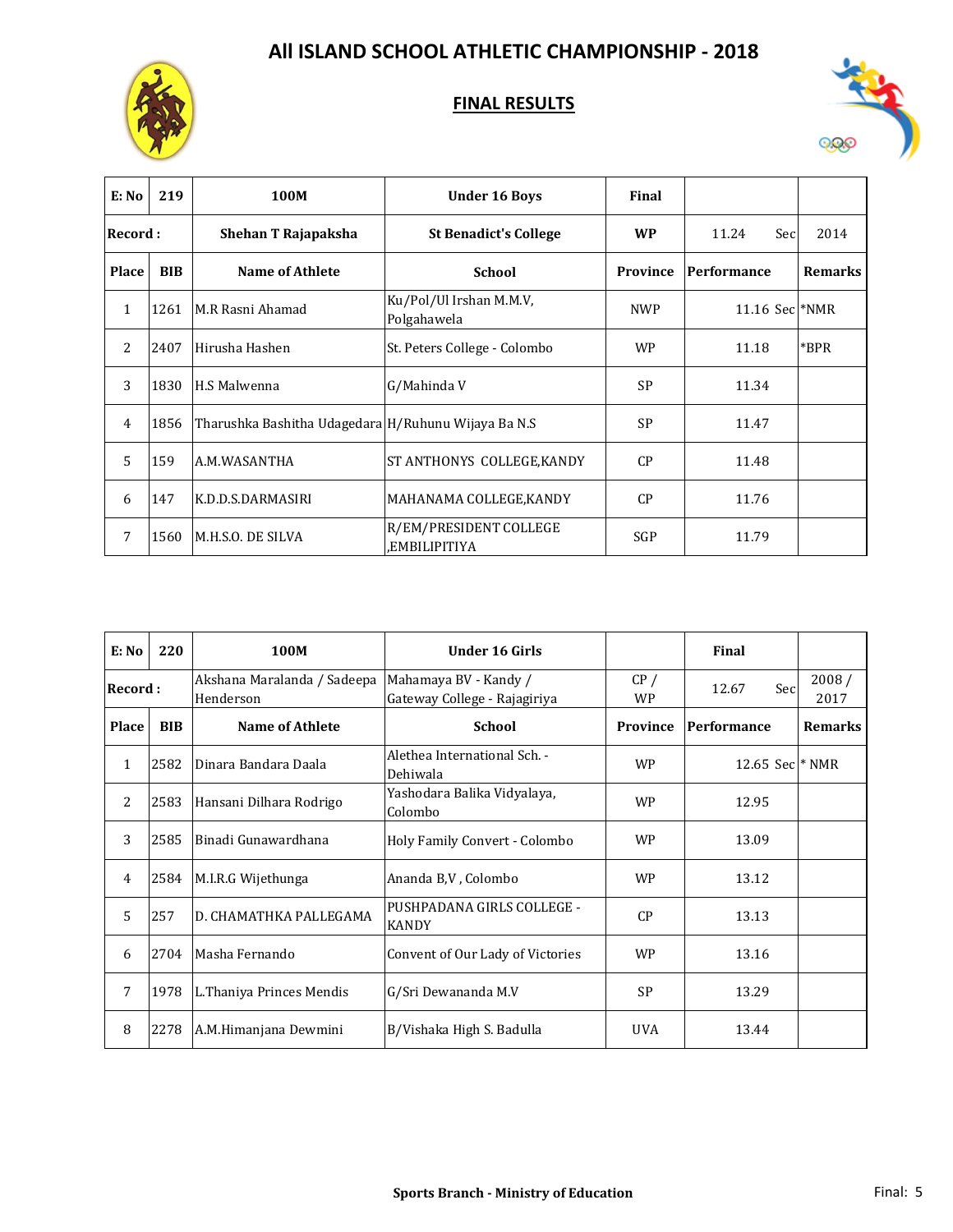



| E: No          | 221        | 100M                                     | <b>Under 18 Boys</b>                         |            | C:<br>Final  | 11.20          |
|----------------|------------|------------------------------------------|----------------------------------------------|------------|--------------|----------------|
| Record :       |            | Y C M Yodasinghe                         | St. Mary's College - Kegalle                 | SGP        | Sec<br>10.90 |                |
| <b>Place</b>   | <b>BIB</b> | <b>Name of Athlete</b>                   | <b>School</b>                                | Province   | Performance  | <b>Remarks</b> |
| $\mathbf{1}$   | 2452       | H.D.Ramesh Malshan                       | Mary Stela V. Negombo                        | <b>WP</b>  | 10.92 Sec    | Colours        |
| 2              | 2451       | W.G.Kawindu Mishal Bandara               | Lysium I.S. , Nugegoda                       | <b>WP</b>  | 10.96        | Colours        |
| 3              | 2454       | Deneth Senanayaka                        | Isipathana V. Colombo                        | <b>WP</b>  | 10.98        | Colours        |
| $\overline{4}$ | 2453       | Dwen Polas                               | St Peter V. Colombo                          | <b>WP</b>  | 11.42        |                |
| 5              | 1294       | K.P.C. Dilshan                           | Kuli/Udawela Rewatha M.V, Karana,<br>Udawela | <b>NWP</b> | 11.47        |                |
| 6              | 1870       | Risinu Randika Gunawardhana G/Richmond V |                                              | <b>SP</b>  | 11.51        |                |
| 7              | 1577       | S D Kumar                                | Saraswathi Tamil MV                          | SGP        | 11.51        |                |

| E: No        | 222        | 100M                        | <b>Under 18 Girls</b>                         |            | Final<br>$\mathbf{C}$ | 12.48Sec       |
|--------------|------------|-----------------------------|-----------------------------------------------|------------|-----------------------|----------------|
| Record :     |            | W G E Imeshika              | St. Mary's Convent - Matara                   | <b>SP</b>  | 12.36<br>Sec          | 2017           |
| <b>Place</b> | <b>BIB</b> | <b>Name of Athlete</b>      | <b>School</b>                                 | Province   | Performance           | <b>Remarks</b> |
| $\mathbf{1}$ | 2020       | Chelsi Melani Bendarage     | G/Gamini M.M.V , Benthara                     | <b>SP</b>  | 12.27 Sec *NMR, C     |                |
| 2            | 2621       | Sadeepa Hendrasen           | Gateway International S, Colombo              | <b>WP</b>  | 12.40                 | Colours        |
| 3            | 1727       | T.M.M.P.WEERASOORIYA        | K/ST.JOSEPH'S BV, KEGALLE                     | <b>SGP</b> | 12.48                 | Colours        |
| 4            | 2022       | Keshani Randula Lokusooriya | G/Gamini M.M.V , Benthara                     | <b>SP</b>  | 12.59                 |                |
| 5            | 2622       | Danusha Dhanayake           | Lysium International S, Wattala               | <b>WP</b>  | 12.85                 |                |
| 6            | 1447       | D.D.P Nethranjali           | Ku/Srimath John Kotalawala M.V,<br>Kurunegala | <b>NWP</b> | 12.87                 |                |
| 7            | 325        | K.H.A.D. KAUSHALYA          | Vickramabahu CC - Gampola                     | CP         | 13.11                 |                |
| 8            | 2014       | K.Sewwandi Dilshani Tabrew  | G/Dharmashoka M.V                             | <b>SP</b>  | 13.24                 |                |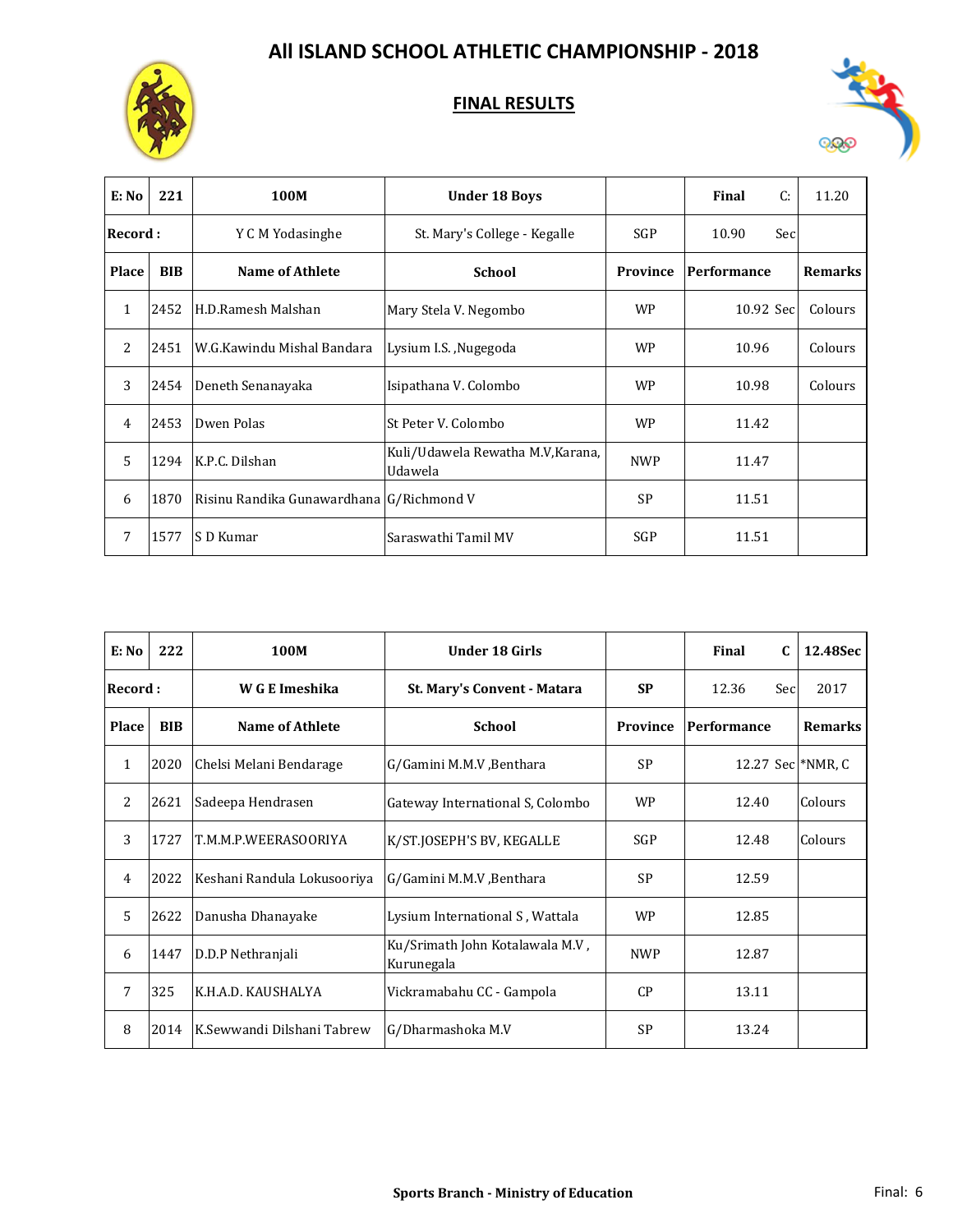



| E: No        | 223        | 100M                        | <b>Under 20 Boys</b>                           | Final      | Colours:          | 11.00 Sec      |
|--------------|------------|-----------------------------|------------------------------------------------|------------|-------------------|----------------|
| Record:      |            | Shehan Ambepitiya           | Gateway College - Rajagiriya                   | <b>WP</b>  | 10.58 Sec         | 2008           |
| <b>Place</b> | <b>BIB</b> | <b>Name of Athlete</b>      | <b>School</b>                                  | Province   | Performance       | <b>Remarks</b> |
| $\mathbf{1}$ | 2500       | <b>B.D Chanuka Sandeepa</b> | Maristela V, Negombo                           | <b>WP</b>  | 10.67 Sec Colours |                |
| 2            | 1638       | T.M.S. DINUSHA              | R/EM/MORAKETIYA MV<br>,MORAKETIYA,EMBILIPITIYA | <b>SGP</b> | 10.89             | Colours        |
| 3            | 2765       | W Y D anushka Silva         | St Benadict College - Colombo                  | <b>WP</b>  | 11.05             |                |
| 4            | 2501       | R.P Sahas Tenuka            | St. Benadict College - Colombo                 | <b>WP</b>  | 11.12             |                |
| 5            | 1934       | M. Pasindu Darshana         | MR/St. Servashus V                             | <b>SP</b>  | 11.15             |                |
| 6            | 1621       | M.H.A. HAFEESH              | K/MW/BADURIYA MU: MV<br>MAWANELLA,             | <b>SGP</b> | 11.18             |                |
| 7            | 2503       | H.V Suraj Kavinda           | Sirikurusa V.                                  | <b>WP</b>  | 11.25             |                |

| E: No          | 224        | 100M                   | <b>Under 20 Girls</b>                          |            | Final<br>$\mathsf{C}$ | 12.32Sec       |
|----------------|------------|------------------------|------------------------------------------------|------------|-----------------------|----------------|
| Record :       |            | Damayanthi Darsha      | Ladies College - Colombo                       | <b>WP</b>  | 11.9<br>Sec           | 1992           |
| Place          | <b>BIB</b> | <b>Name of Athlete</b> | <b>School</b>                                  | Province   | Performance           | <b>Remarks</b> |
| 1              | 2710       | D T Amasha De Silva    | Swarnamali Balika Vidyalaya                    | CP         | 12.18 Sec Colours     |                |
| $\overline{2}$ | 366        | <b>F.S. YAMICK</b>     | VIHARAMAHADEVI GIRLS<br><b>COLLEGE - KANDY</b> | CP         | 12.23                 | Colours        |
| 3              | 2070       | Dubge Ewanthi Emeshika | MR/St. Marry Convert                           | <b>SP</b>  | 12.45                 |                |
| 4              | 2661       | Natali Dilhara Malpani | Gateway international C, Colombo               | <b>WP</b>  | 12.53                 |                |
| 5              | 2662       | Sadaru Devinya Perera  | Musaeus College, Colombo                       | <b>WP</b>  | 12.73                 |                |
| 6              | 1176       | R.M.A.M Rajapaksha     | A/Mudunegama M.V, Thalawa                      | <b>NCP</b> | 12.96                 |                |
| 7              | 1779       | M.A.D.M. APSARA        | R/NV/KAHAWATHTHA MMV<br>KAHAWATHTHA,           | <b>SGP</b> | 13.44                 |                |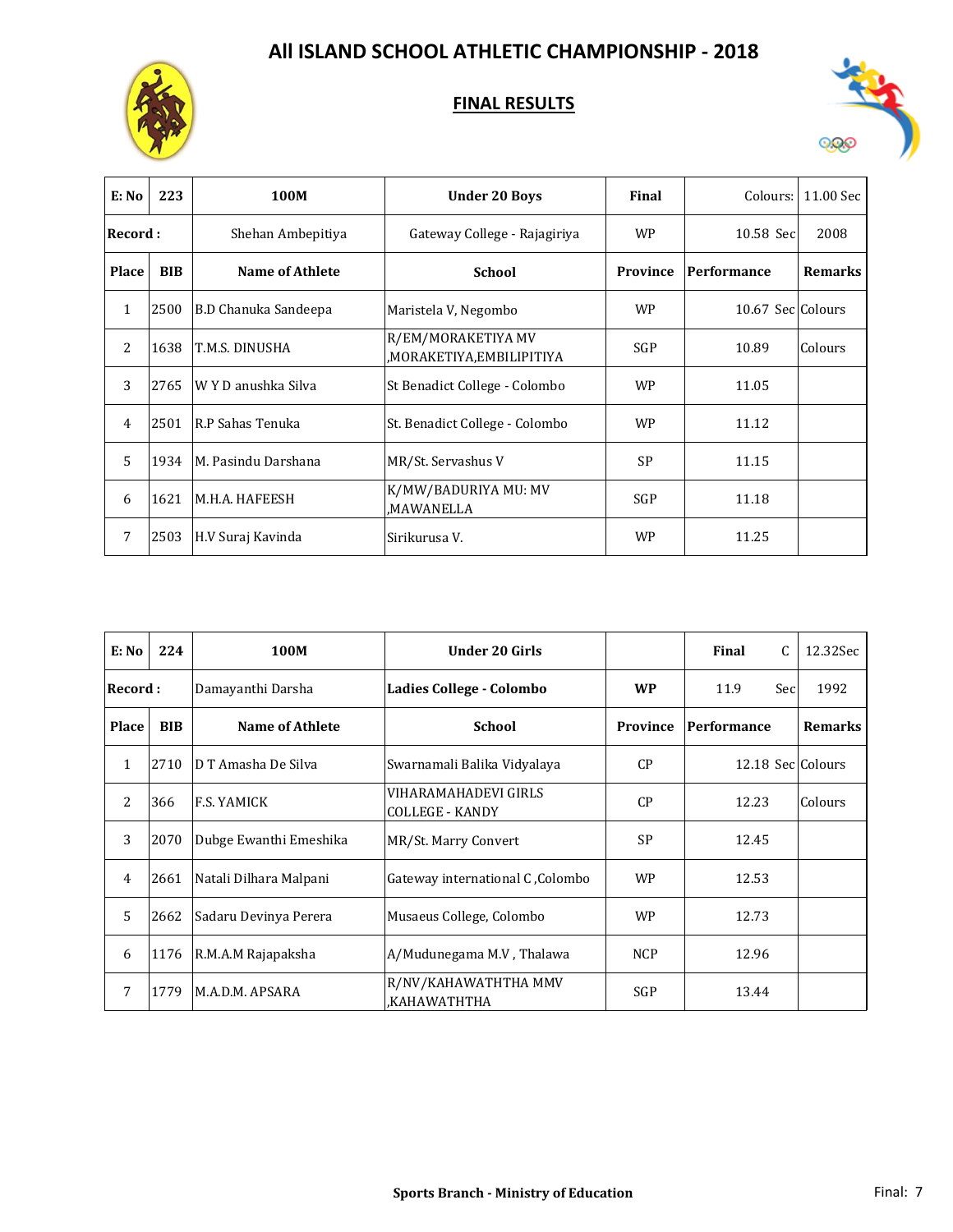



| E: No        | 231        | <b>Disc Throw</b>            | <b>Under 20 Boys</b>                    | Final      | Colours:    | 40.10M         |
|--------------|------------|------------------------------|-----------------------------------------|------------|-------------|----------------|
| Record :     |            | N P L K Pathirana            | Rathnaloka MV - Embilipitiya            | SGP        | 43.85 M     | 2017           |
| Place        | <b>BIB</b> | <b>Name of Athlete</b>       | <b>School</b>                           | Province   | Performance | <b>Remarks</b> |
| $\mathbf{1}$ | 2544       | H.A Saveen Rumeshka          | St. Joseph's College - Colombo 10       | <b>WP</b>  | 43.28 M     | Colours        |
| 2            | 1640       | N.P.L. K.PATHIRANA           | R/EM/RATNALOKA MV ,RAKWANA              | SGP        | 43.05       | Colours        |
| 3            | 1358       | W.H.A.M Malintha Mettasinghe | Ch/St Rita M.V, Thaldeka<br>,Wennappuwa | <b>NWP</b> | 42.86       | Colours        |
| 4            | 1363       | G.A Saleen Dileesha          | Ch/Sri Sangabodi M.V, Katukenda         | <b>NWP</b> | 38.99       |                |
| 5            | 786        | S.Piragasaraj                | J/Hartley college                       | NP         | 38.62       |                |
| 6            | 2545       | K.Hiranya Mallawaarachchi    | O.K.I International S, Wattala          | <b>WP</b>  | 37.48       |                |
| 7            | 1070       | D.M.K.N Dissanayaka          | A/Kekirawa C.C , Kekirawa               | <b>NCP</b> | 36.86       |                |
| 8            | 1646       | P.M.R.D. SENARATH            | R/NV/KAHAWATHTHA MMV<br>KAHAWATHTHA,    | SGP        | 36.52       |                |

| E: No        | 232        | <b>Shot Put</b>             | <b>Under 18 Boys</b>               |            | C:<br>Final |                |
|--------------|------------|-----------------------------|------------------------------------|------------|-------------|----------------|
| Record :     |            | W A M Malinth Weththasinghe | St. Reta's College - Dummaladeniya | <b>WP</b>  | 15.53<br>M  | 2017           |
| <b>Place</b> | <b>BIB</b> | <b>Name of Athlete</b>      | <b>School</b>                      | Province   | Performance | <b>Remarks</b> |
| 1            | 1311       | H.M.I.L.Bandara             | M/Wijayaba N.S , Mahawa            | <b>NWP</b> | 15.67 M     | *NMR, CO       |
| 2            | 2489       | Akalanka Wijesooriya        | St. Peters College - Colombo       | <b>WP</b>  | 15.42       | Colours        |
| 3            | 2491       | M.Isuru Dilhara Perera      | St. Benadict College - Colombo     | <b>WP</b>  | 14.84       |                |
| 4            | 2490       | Ginura Gunarathna           | Lysium International S, Nugegoda   | <b>WP</b>  | 14.27       |                |
| 5            | 459        | J.Rishanan                  | Bt/Pd/Kaluthavalai M.V             | EP         | 13.96       |                |
| 6            | 1881       | C.K wickkramasinghe         | MR/Rahula V                        | <b>SP</b>  | 13.28       |                |
| 7            | 1282       | M.Nipun Dirukshan Perera    | Ch/St Merry Boys S., Chilaw        | <b>NWP</b> | 13.03       |                |
| 8            | 2492       | J.K.Supun Madushara         | Walipanna Sinhala K.V              | <b>WP</b>  | 12.83       |                |

| 238<br>E: No<br><b>High Jump</b><br><b>Under 14 Boys</b><br><b>BOVS</b> |  |
|-------------------------------------------------------------------------|--|
|-------------------------------------------------------------------------|--|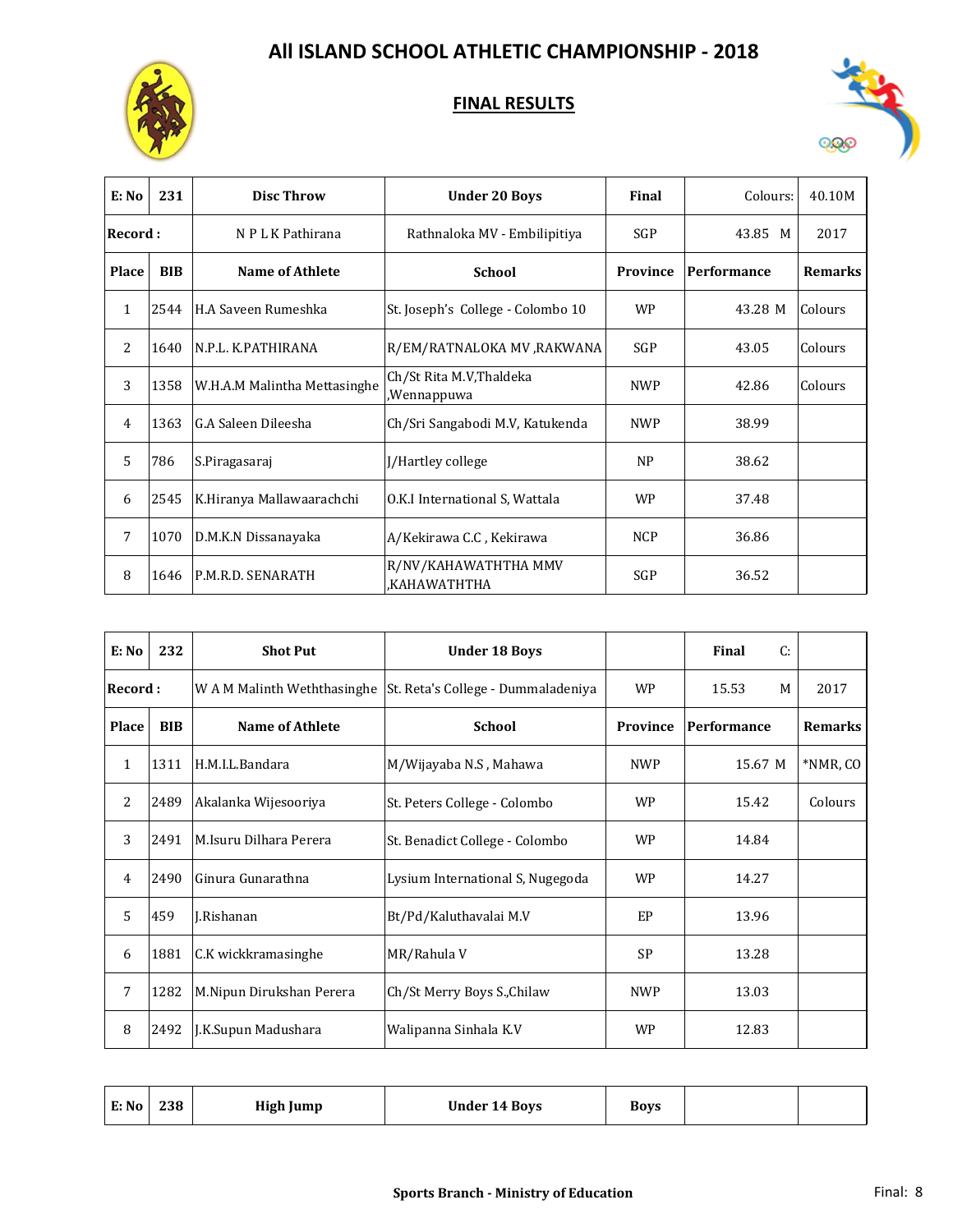



| Record:        |            | P M U V Thennakoon       | Dharmapala College - Pannipitiya               | <b>WP</b>  | M<br>1.71   |                |
|----------------|------------|--------------------------|------------------------------------------------|------------|-------------|----------------|
| Place          | <b>BIB</b> | Name of Athlete          | <b>School</b>                                  | Province   | Performance | <b>Remarks</b> |
| $\mathbf{1}$   | 2108       | E.S. Deneth Anuhas       | Mo/Bodagama M.V, Bodagama<br>Sewanagala        | <b>UVA</b> | 1.69 M      |                |
| $\overline{2}$ | 2399       | Ananda Prasad Krisandan  | St. Peters College - Colombo                   | <b>WP</b>  | 1.69        |                |
| 3              | 2398       | Sandes Nethdinu Fonseka  | Lyceum College - Panadura                      | <b>WP</b>  | 1.6         |                |
| $\overline{4}$ | 1242       | N.A Iwashan Sandeepa     | Pu/Nandrimittha M.M.V, Pallama                 | <b>NWP</b> | 1.6         |                |
| 5              | 947        | M.P.A.D. Premalal        | A/KapugollewaM.V.Kapugollewa,H<br>orowupathana | <b>NCP</b> | 1.55        |                |
| 5              | 115        | W.M.S.O.BANDARA          | <b>JINARAJA BOYS</b><br>COLLEGE, GAMPOLA       | CP         | 1.55        |                |
| 7              | 944        | E.A.M. Madusith          | PO/Royal C.C.Polonnaruwa                       | <b>NCP</b> | 1.55        |                |
| 8              | 1810       | A.Kamod Dilshan De Silva | G/Hegalla M.V                                  | <b>SP</b>  | 1.55        |                |
| 8              | 117        | G.G.M.P.DILHARA          | PORAMADULLA<br>N.S.RIKILLAGASKADA              | CP         | 1.55        |                |

| E: No        | 239        | <b>Long Jump</b>         | <b>Under 14 Girls</b>                              | Final           |             |                |
|--------------|------------|--------------------------|----------------------------------------------------|-----------------|-------------|----------------|
| Rercord:     |            | KPDR Sewwandi            | Sujatha B M V - Matara                             | <b>SP</b>       | 4.97<br>M   | 2017           |
| <b>Place</b> | <b>BIB</b> | <b>Name of Athlete</b>   | <b>School</b>                                      | <b>Province</b> | Performance | <b>Remarks</b> |
| 1            | 2577       | D.S Milani Romeka        | Ave Mariya Convrt - Negombo                        | <b>WP</b>       | 5.07 M      | $*NMR$         |
| 2            | 2567       | Dulmi Ruwansa Weerakkody | Holy Family Convert -<br>Bambalapitiya             | <b>WP</b>       | 4.89        |                |
| 3            | 261        | P.A.S. NIMSARA           | AMBAGAMUWA C.C. -<br>UDABULATHGAMA                 | CP              | 4.82        |                |
| 4            | 1963       | K.G Tharushi Hansika     | MR/Wijitha M.M.V                                   | <b>SP</b>       | 4.79        |                |
| 5            | 1961       | P.Purnima Sewwandi       | G/Miriswaththa M.V,<br>Miriswathtaha               | <b>SP</b>       | 4.77        |                |
| 6            | 817        | A.Tharsireksijani Kurera | Mu/Kokkulai GTMS                                   | <b>NP</b>       | 4.71        |                |
| 7            | 271        | W.C.R. WICKRAMAGE        | St ANDREW'S GIRLS COLLEGE -<br><b>NAWALAPITIYA</b> | CP              | 4.65        |                |
| 8            | 1377       | A.M.N. Linara Athapatthu | Ku/ Maliyadewa B.V, Kurunagala                     | <b>NWP</b>      | 4.59        |                |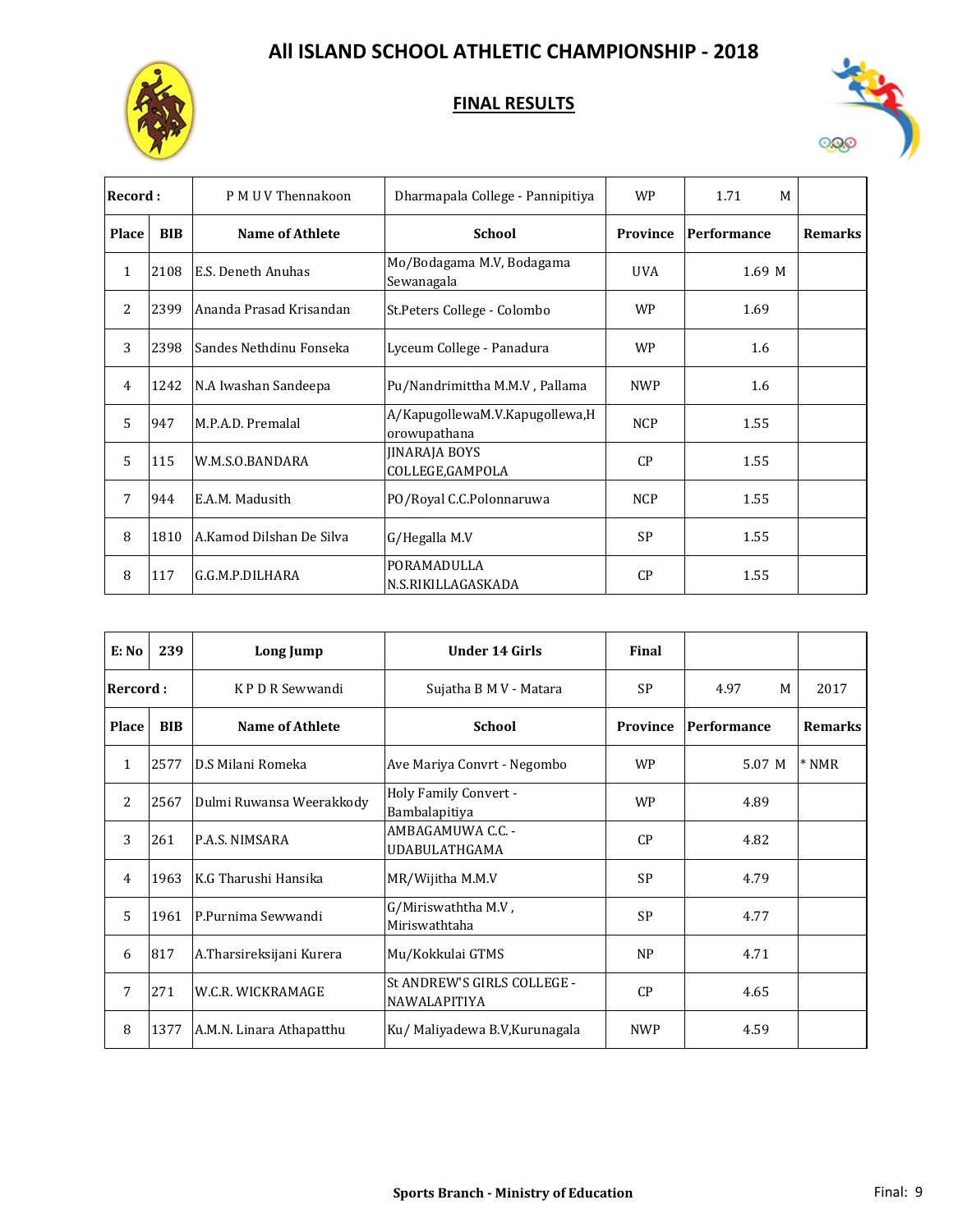



| E: No        | 253        | 1500M                   | <b>Under 18 Boys</b>                    |            | Final<br>C:   | 4:08.00        |
|--------------|------------|-------------------------|-----------------------------------------|------------|---------------|----------------|
| Record:      |            | M P S I Udayanga        | Pushpadana MV - Ambathenna              | <b>SGP</b> | $4:06.85$ Min | 2013           |
| <b>Place</b> | <b>BIB</b> | <b>Name of Athlete</b>  | <b>School</b>                           | Province   | Performance   | <b>Remarks</b> |
| $\mathbf{1}$ | 173        | W.W.P.M.D.WIJERATHNE    | ANURUDDHA KUMARA<br>N.S./NAWALAPITIYA   | CP         | 4:05.57 Min   | $*NMR$ , $C$   |
| 2            | 176        | N.D.BULUGAHAPITIYA      | <b>BERREWAERTS</b><br>COLLEGE, AMPITIYA | CP         | 4:05.60       | *BPR, C        |
| 3            | 1584       | R.M.C.MADUSHANKA        | K/KEGALU V, KEGALLE                     | SGP        | 4:06.68       | $*$ BPR, C     |
| 4            | 2460       | Lahiru Krishan          | Lysium I.S., Watthala                   | <b>WP</b>  | 4:08.32       |                |
| 5            | 183        | W.M.T.G.THENNAKOON      | RANABIMA ROYAL COLLEGE -<br>GANNORUWA   | CP         | 4:10.26       |                |
| 6            | 2464       | G.J.D. Himantha Kawindu | Hunumulla M.V, Minuwangoda              | <b>WP</b>  | 4:11.51       |                |
| 7            | 1876       | K.G Wishwa Pramudhitha  | MR/Narandeniya N.S                      | <b>SP</b>  | 4:14.48       |                |
| 8            | 721        | N. Pathmapriyan         | I/Victoriya College                     | <b>NP</b>  | 4:16.4        | Hand time      |

| E: No        | 254        | 1500M                       | <b>Under 18 Girls</b>                     |            | Final              | $\mathbf{C}$ | 4:56.10        |
|--------------|------------|-----------------------------|-------------------------------------------|------------|--------------------|--------------|----------------|
| Record:      |            | R A C Jayamini              | Sumana B M V - Ratnapura                  | <b>SGP</b> | 4:42.99            | Min          | 2008           |
| <b>Place</b> | <b>BIB</b> | <b>Name of Athlete</b>      | <b>School</b>                             | Province   | Performance        |              | <b>Remarks</b> |
| $\mathbf{1}$ | 329        | H.M.C.S. HERATH             | A Rathnayaka C.C. - Walala,<br>Manikhinna | CP         | 4:46.59 MinColours |              |                |
| 2            | 331        | G.D.P.K. DE SOYSA           | A Rathnayaka C.C. - Walala,<br>Manikhinna | CP         | 4:46.77            |              | Colours        |
| 3            | 330        | W.A.K.W.B. EDIRISOORIYA     | A Rathnayaka C.C. - Walala,<br>Manikhinna | CP         | 4:48.90            |              | Colours        |
| 4            | 2027       | P.H Indunil Bagya Sewwandi  | MR/Matara M.M.V                           | <b>SP</b>  | 4:56.63            |              |                |
| 5            | 2706       | H.M. Bimashi Ashmika Herath | Kuliyapitiya Central College              | <b>NWP</b> | 4:57.54            |              |                |
| 6            | 2025       | K.G Apeksha Dhananjari      | MR/Narandeniya N.S                        | <b>SP</b>  | 5:01.58            |              |                |
| 7            | 1755       | H.D.L. PREMATHILAKA         | R/SUMANA BALIKA<br>V,RATHNAPURA           | SGP        | 5:02.81            |              |                |
| 8            | 2026       | S.Hiruni Dilmini            | MR/Narandeniya N.S                        | <b>SP</b>  | 5:05.89            |              |                |